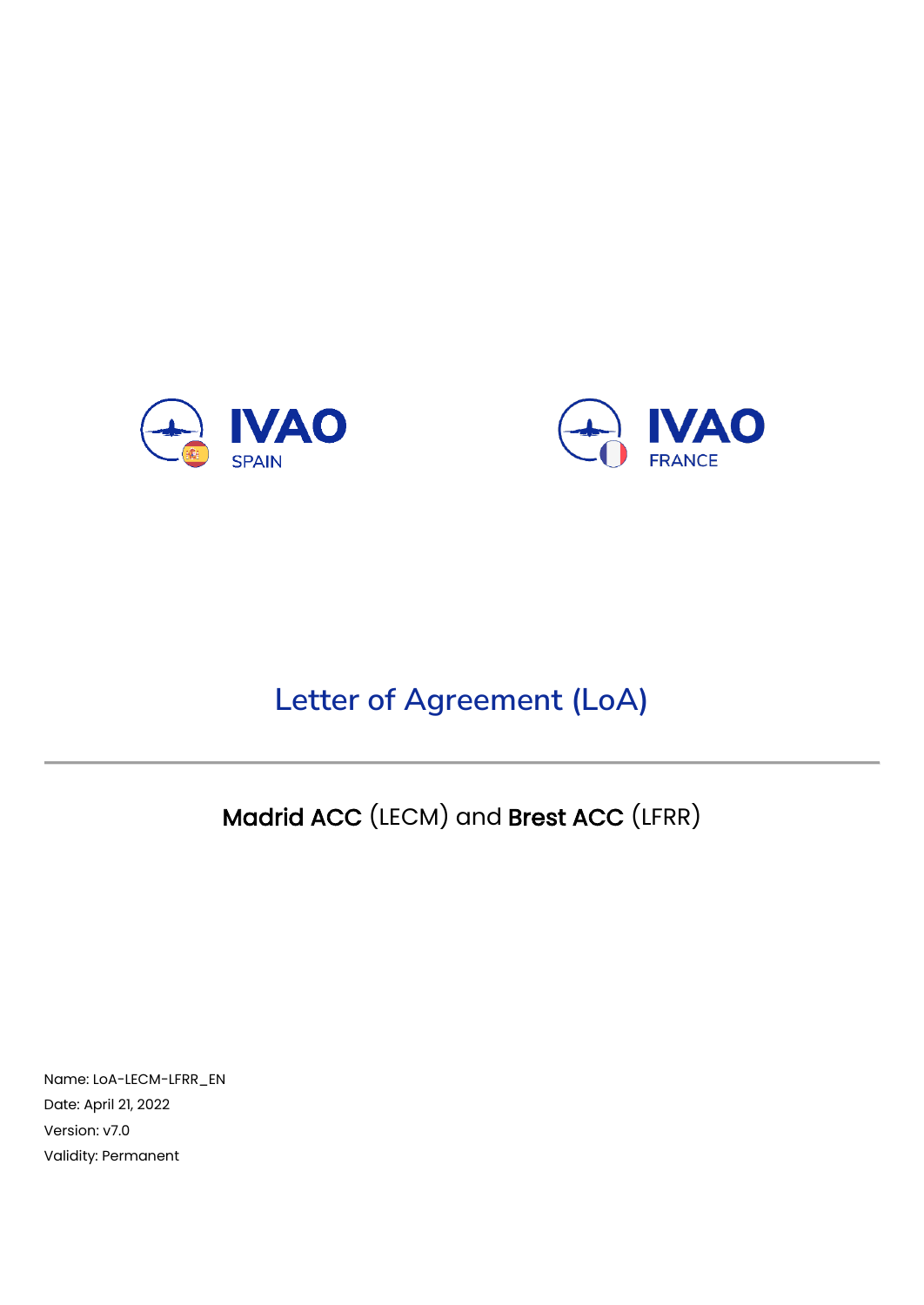# **INDEX**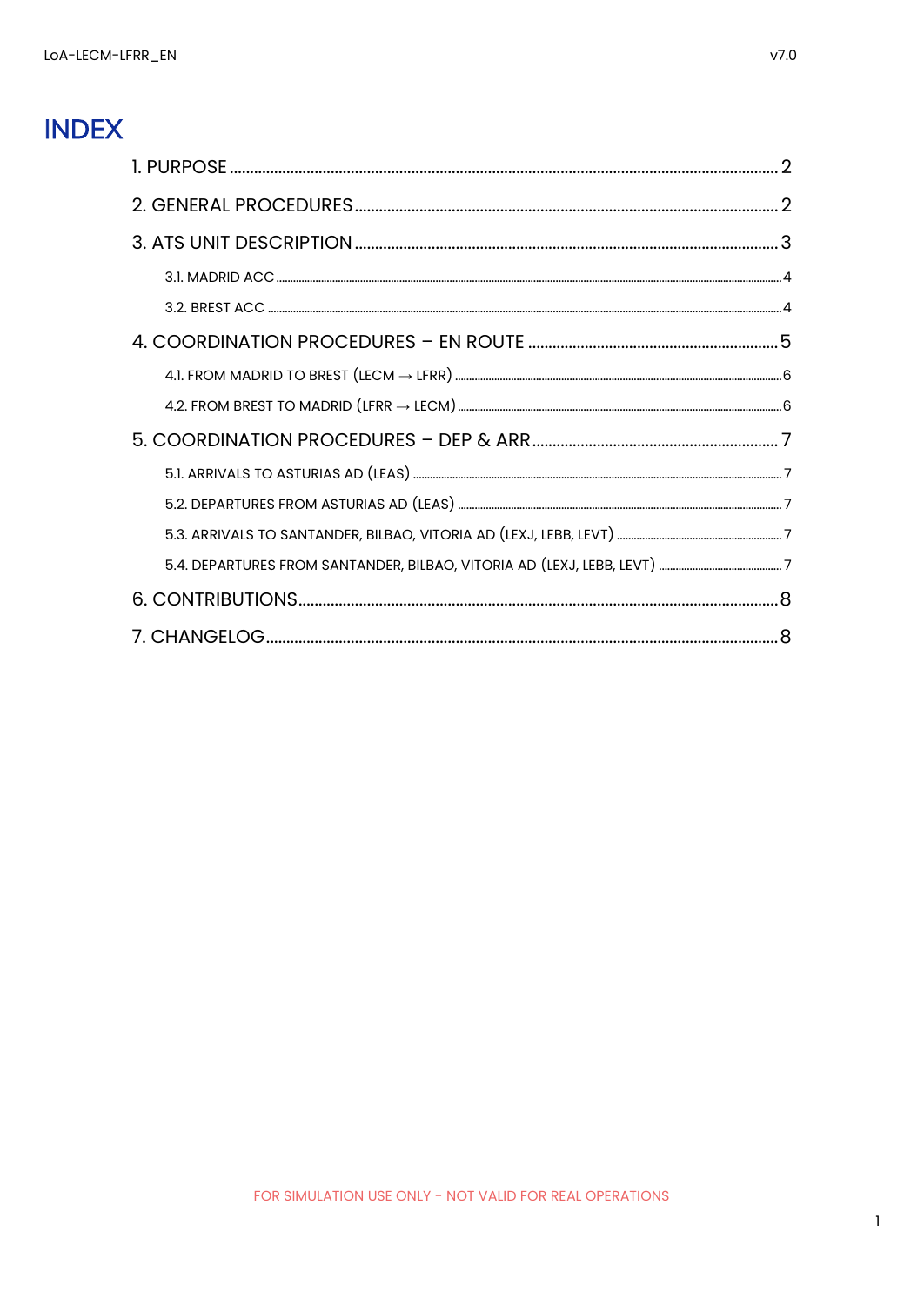# <span id="page-2-0"></span>1. PURPOSE

The purpose of this Letter of Agreement (LoA) is to define the coordination procedures to be applied between Madrid ACC and Brest ACC when providing Air Traffic Services (ATS) under IFR or VFR flight rules.

The content of the agreement is approved by the concerned ATC Operations Department and FIR Chiefs and its application is mandatory for all IVAO members providing ATS within an active position concerned by this LoA.

## <span id="page-2-1"></span>2. GENERAL PROCEDURES

Traffic in sequence at the same flight level shall be handed over with minimum spacing of 10 NM.

This separation must be constant (aircrafts restrained to the same speed) or increasing (succeeding aircraft is not faster).

Coordination of speed control should be granted via entries in radar labels and does neither need approval nor acknowledgement by receiving sector.

Traffic shall be handed over as soon as practical and, whenever possible, at latest 3000 ft before reaching the cleared flight level and in case the transfer point is not defined within this LoA, at latest ten (10) miles before the airspace limits.

Traffic in sequence shall be handed over properly separated and clear of any conflict. The receiving ATC unit cannot issue a clearance modifying the traffic's route, altitude, or speed (unless by direct coordination between ATC units) until it enters his sector and therefore leaves the area of responsibility from the transferring ATC unit, which remains responsible for separation.

Regarding flight levels for transfers between ATC positions:

| From         | To           | <b>Flight Level</b> |
|--------------|--------------|---------------------|
| Madrid       | <b>Brest</b> | EVEN                |
| <b>Brest</b> | Madrid       | ODD                 |

Free Route Airspace Operations within Spanish airspace (HispaFRA) is defined from FL245 to FL660. However, the use of the traditional ATS route network is available too. Free Route Airspace Operations within some French airspace including Bordeaux UIR (LFFRAASW) are defined from FL195 to FL660.

Free Route Airspace (FRA) is a specified airspace within which users may freely plan a route between a defined entry point and a defined exit point, with the possibility of routing via published intermediate significant points, without reference to the ATS route network.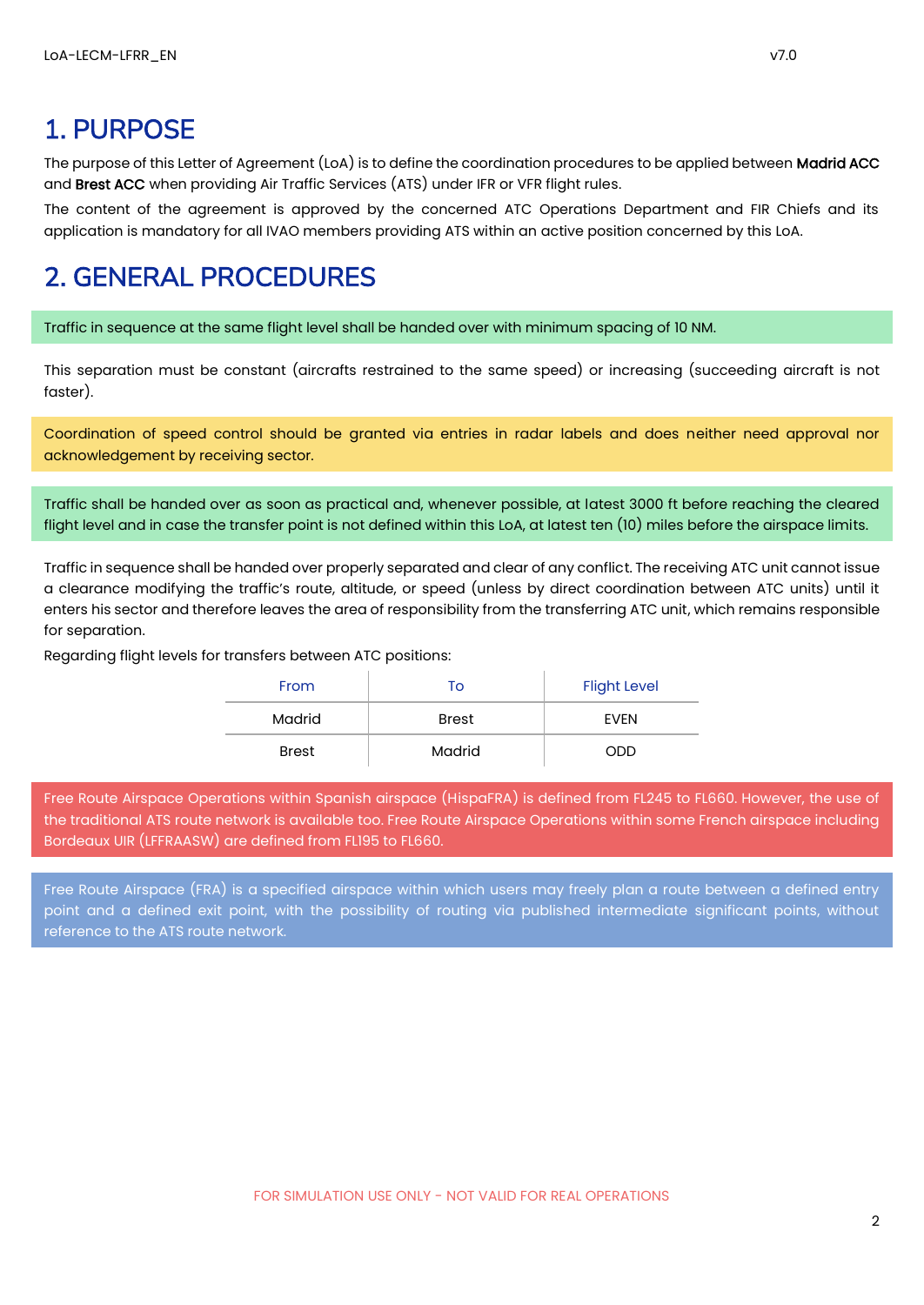## <span id="page-3-0"></span>3. ATS UNIT DESCRIPTION

The ATC unit in charge of the airspaces under the responsibility of the North-East Madrid ACC is Madrid Control and includes four primary sectors : LECM\_R1\_CTR, LECM\_R2\_CTR, LECM\_BLL\_CTR and LECM\_SAS\_CTR. One additional secondary sectors (opened only via NOTAM), LECM\_BDI\_CTR, covers the eastern part of LECM\_R1\_CTR. This subsector is not shown on the following chart as it is considered as an inactive position.

LECM\_BLL\_CTR, LECM\_BDI\_CTR and LECM\_DPI\_CTR can be consolidated in one main sector (LECM\_R1\_CTR).

The ATC unit in charge of the airspaces under the responsibility of Brest ACC is **Brest Control** and consists in only one primary sector : LFRR\_CTR. This ATC unit may be split into two different subsectors : LFBB\_CTR and LFBB\_U\_CTR.

The lateral and vertical boundaries of the airspace under the responsibility of the ACC are indicated in the figure and table below.

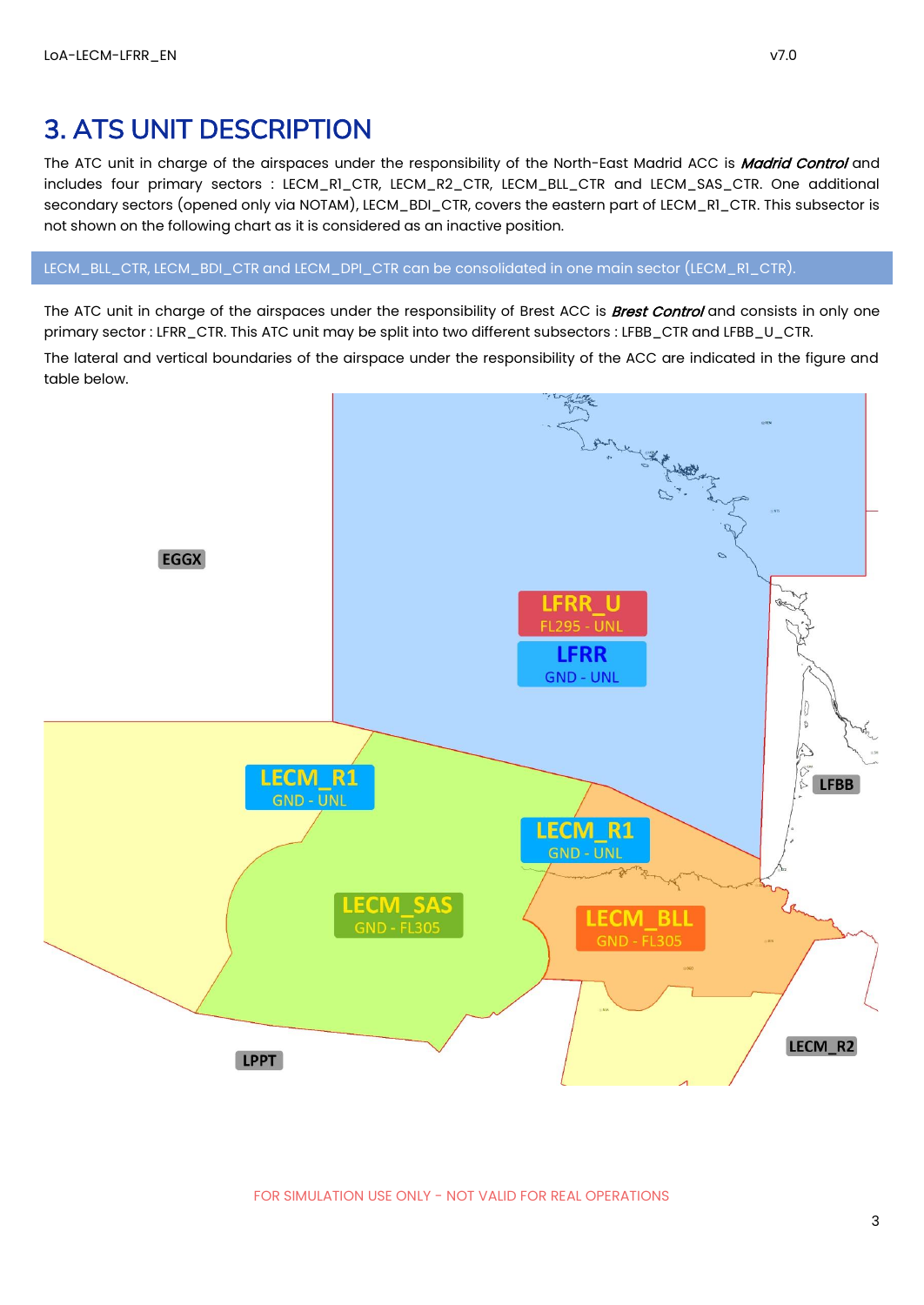#### <span id="page-4-0"></span>3.1. MADRID ACC

| <b>ATC Position</b>   | Callsign                 | Frequency | <b>Remarks</b>                                           |
|-----------------------|--------------------------|-----------|----------------------------------------------------------|
|                       | <b>Primary Sectors</b>   |           |                                                          |
| <b>Madrid Control</b> | LECM R1 CTR              | 135.700   | SFC-FL660; FL305-FL660 above<br>LECM_BLL_CTR when active |
| Madrid Radar          | LECM_BLL_CTR             | 118.275   | SFC-FL305                                                |
| <b>Madrid Radar</b>   | LECM SAS CTR             | 118.200   | SFC-FL305                                                |
|                       | <b>Secondary Sectors</b> |           |                                                          |
| <b>Madrid Control</b> | LECM BDI CTR             | 125.755   | SFC-FL660 (via NOTAM)                                    |

## <span id="page-4-1"></span>3.2. BREST ACC

| <b>ATC Position</b>      | Callsign               | Frequency | Remarks                                       |
|--------------------------|------------------------|-----------|-----------------------------------------------|
|                          | <b>Primary Sectors</b> |           |                                               |
| <b>Brest Control</b>     | LFRR CTR               | 119.825   | SFC-UNL; SFC-FL295 if LFRR_U_CTR<br>is active |
| <b>Secondary Sectors</b> |                        |           |                                               |
| <b>Brest Control</b>     | LFRR_U_CTR             | 129.500   | <b>FL295-UNL</b>                              |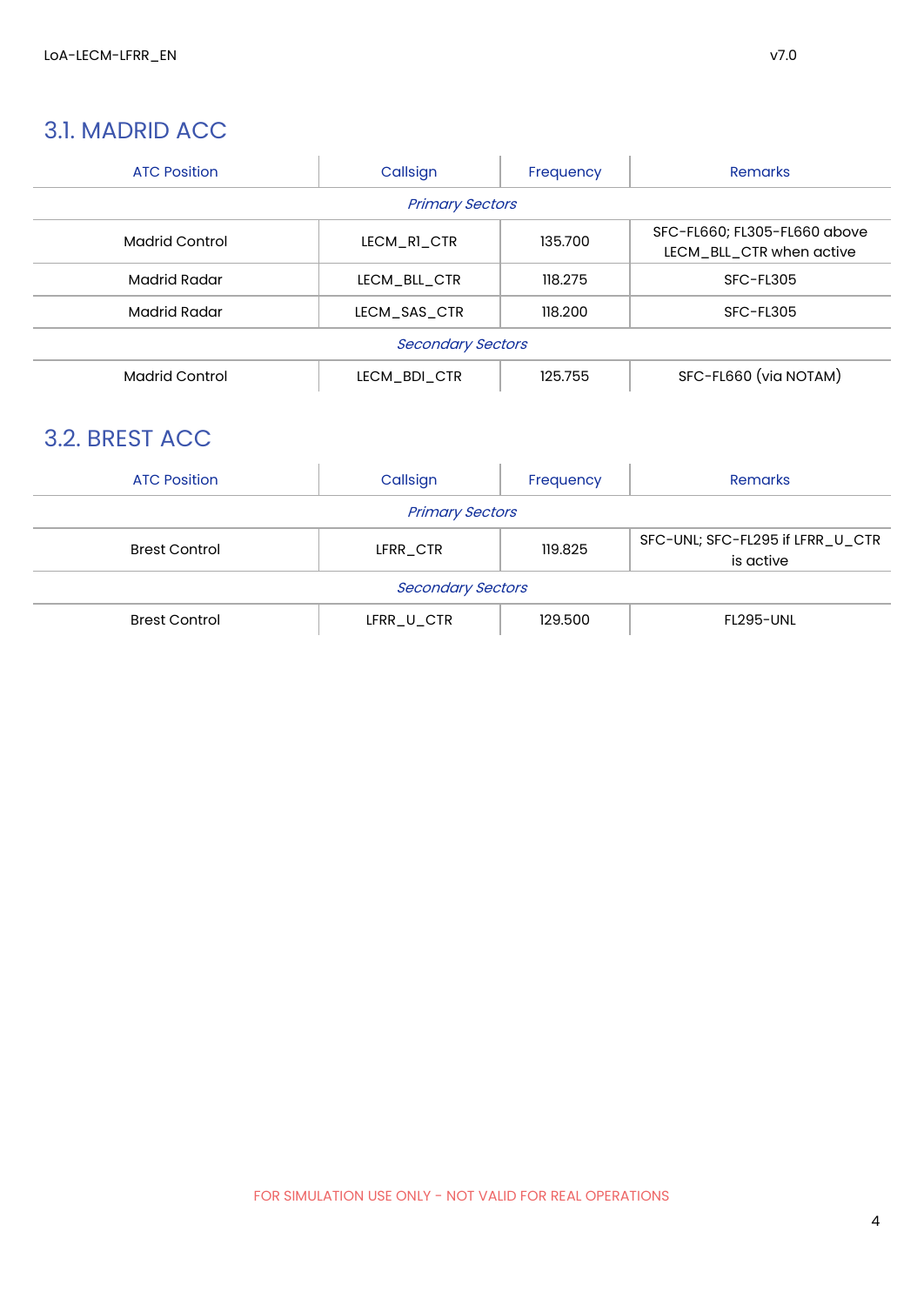#### <span id="page-5-0"></span>4. COORDINATION PROCEDURES – EN ROUTE

Coordination procedures between the ATC under the responsibility of the Madrid ACC and those under the responsibility of the Brest ACC are defined as follows. They represent a general framework that does not replace the coordination between ATC. Any coordination procedure not mentioned in this LoA must be established on a case-by-case basis.

A Direct further than the FIR Boundary must be coordinated.

#### Brest's UTA starts at FL195. Madrid must clear all outbound traffics at FL200 or above before handing them off to Brest

Brest should also make sure they clear traffic to descend below FL140 when a switch to a Low Airway occurs after ACC border.



An Entry Point (E) is a published significant point on the horizontal boundary of the Free Route Airspace from which FRA operations are permitted, while an Exit Point  $(X)$  is a point to which FRA operations are permitted.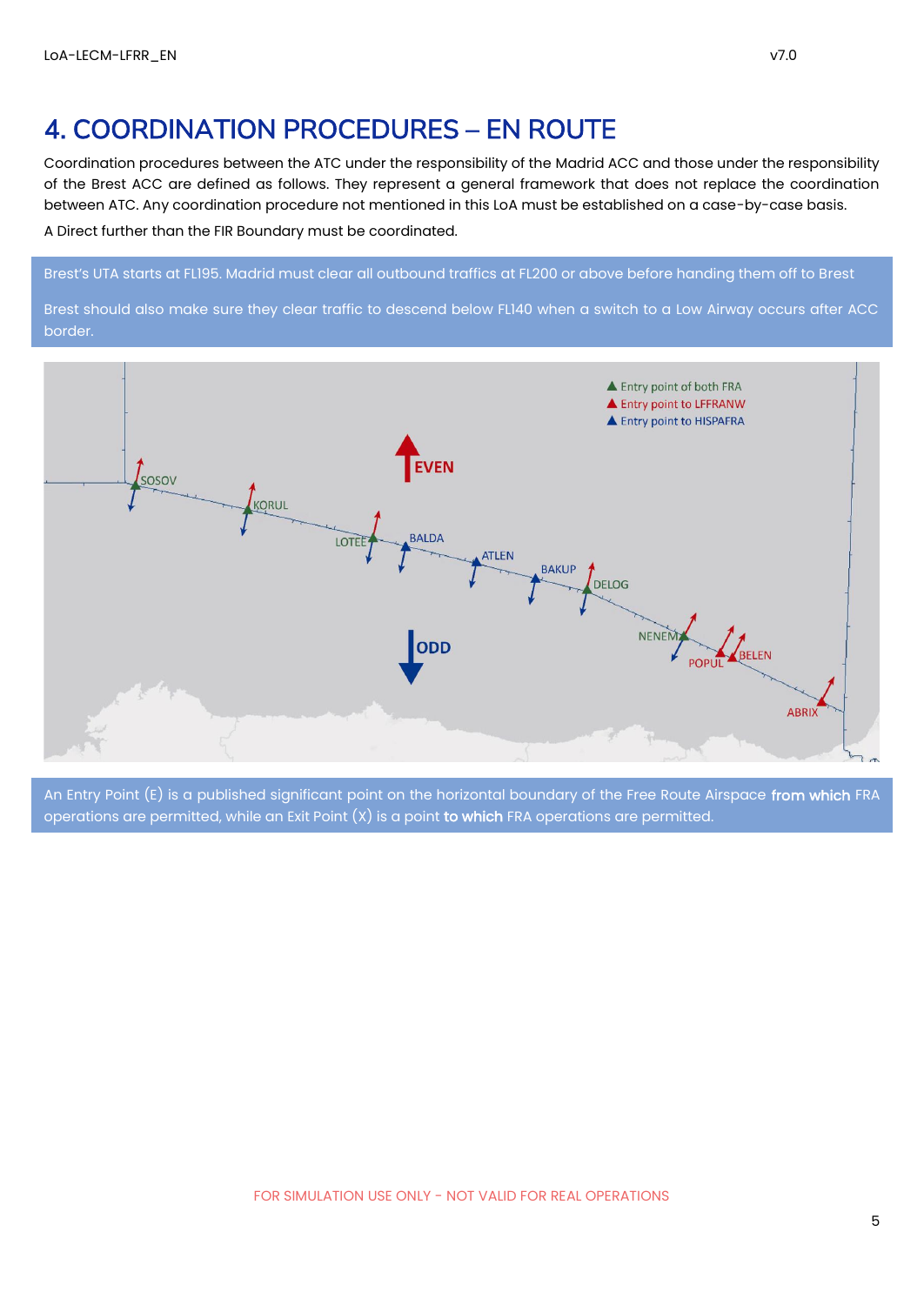# <span id="page-6-0"></span>4.1. FROM MADRID TO BREST  $(LECM \rightarrow LFRR)$

| <b>Transfer</b> |                                      | Route           |                |                         |                     |
|-----------------|--------------------------------------|-----------------|----------------|-------------------------|---------------------|
| Point           | <b>Airways LECM</b>                  | <b>HispaFRA</b> | <b>LFFRASW</b> | <b>Receiving Sector</b> | <b>Restrictions</b> |
| ABRIX           | <b>UN858</b>                         |                 |                | LFBB_CTR                |                     |
| <b>BELEN</b>    | <b>UP87</b>                          |                 |                |                         |                     |
| <b>POPUL</b>    | UL14                                 |                 |                |                         |                     |
| <b>NENEM</b>    | UP152 UN867 Q42<br>B42 H867          | X (eXit)        | $E$ (Entry)    |                         |                     |
| <b>DELOG</b>    | <b>UN873 UM601</b><br>UN865 G23 R753 | FL>245          | FL>195         | LFRR_CTR                | <b>EVEN FL</b>      |
| <b>LOTEE</b>    | UP600 UM30 A5<br>R107                |                 |                |                         |                     |
| <b>KORUL</b>    | <b>UN728 R1</b>                      |                 |                |                         |                     |
| SOSOV           |                                      |                 |                |                         |                     |

# <span id="page-6-1"></span>4.2. FROM BREST TO MADRID (LFRR  $\rightarrow$  LECM)

| <b>Transfer</b> |                     | Route          |                 |                         | <b>Restrictions</b> |  |
|-----------------|---------------------|----------------|-----------------|-------------------------|---------------------|--|
| Point           | <b>Airways LFRR</b> | <b>LFFRASW</b> | <b>HispaFRA</b> | <b>Receiving Sector</b> |                     |  |
| <b>LOTEE</b>    | A <sub>5</sub>      |                |                 |                         |                     |  |
| <b>NENEM</b>    |                     |                |                 |                         |                     |  |
| <b>DELOG</b>    |                     |                |                 |                         |                     |  |
| <b>BAKUP</b>    |                     | X (eXit)       | E (Entry)       | LECM_RI_CTR             | ODD FL              |  |
| ATLEN           |                     | FL>195         | FL>245          |                         |                     |  |
| <b>BALDA</b>    |                     |                |                 |                         |                     |  |
| <b>KORUL</b>    |                     |                |                 |                         |                     |  |
| SOSOV           |                     |                |                 |                         |                     |  |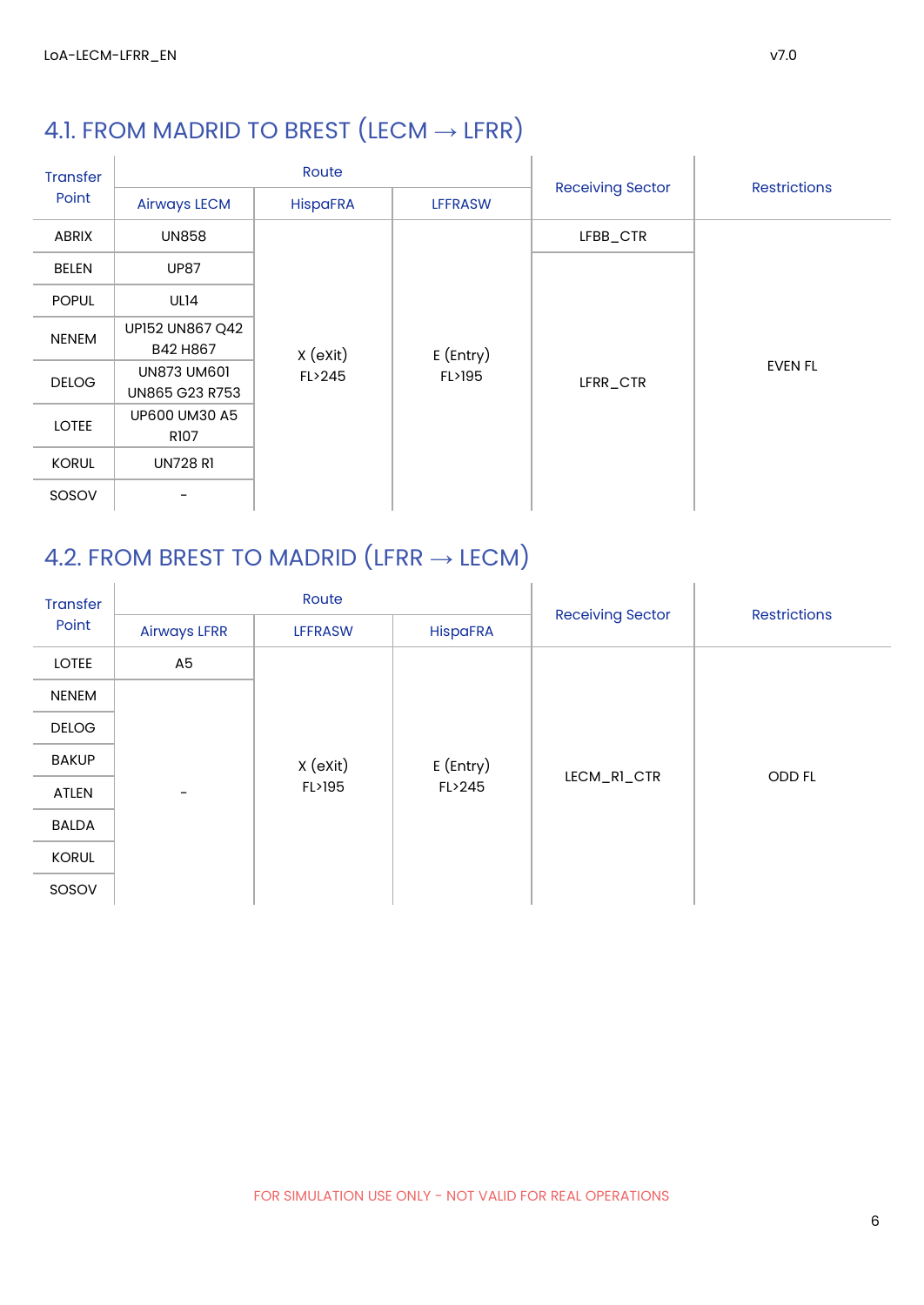## <span id="page-7-0"></span>5. COORDINATION PROCEDURES – DEP & ARR

<span id="page-7-1"></span>Coordination procedures for the departure/arrival traffic management are defined as follows.

# 5.1. ARRIVALS TO ASTURIAS AD (LEAS)

| ATC      | STAR                     | Procedure                                               | Remarks             |
|----------|--------------------------|---------------------------------------------------------|---------------------|
| LFRR_CTR | $\overline{\phantom{0}}$ | $\texttt{LFRR\_CTR}\rightarrow \texttt{LECM\_SAS\_CTR}$ | Descending to FL210 |

### <span id="page-7-2"></span>5.2. DEPARTURES FROM ASTURIAS AD (LEAS)

|              | Sid                      | Procedure                              | Remarks           |
|--------------|--------------------------|----------------------------------------|-------------------|
| LECM_SAS_CTR | $\overline{\phantom{0}}$ | $LECM\_SAS\_CTR \rightarrow LFRR\_CTR$ | Climbing to FL200 |

## <span id="page-7-3"></span>5.3. ARRIVALS TO SANTANDER, BILBAO, VITORIA AD (LEXJ, LEBB, LEVT)

| ATC      | STAR                     | <b>Procedure</b>                       | ?emarks             |
|----------|--------------------------|----------------------------------------|---------------------|
| LFRR_CTR | $\overline{\phantom{a}}$ | $LFRR$ _CTR $\rightarrow$ LECM_BLL_CTR | Descending to FL210 |

## <span id="page-7-4"></span>5.4. DEPARTURES FROM SANTANDER, BILBAO, VITORIA AD (LEXJ, LEBB, LEVT)

|              | sid                      | Procedure                             | Remarks           |
|--------------|--------------------------|---------------------------------------|-------------------|
| LECM_BLL_CTR | $\overline{\phantom{0}}$ | $LECM$ BLL_CTR $\rightarrow$ LFRR_CTR | Climbing to FL200 |